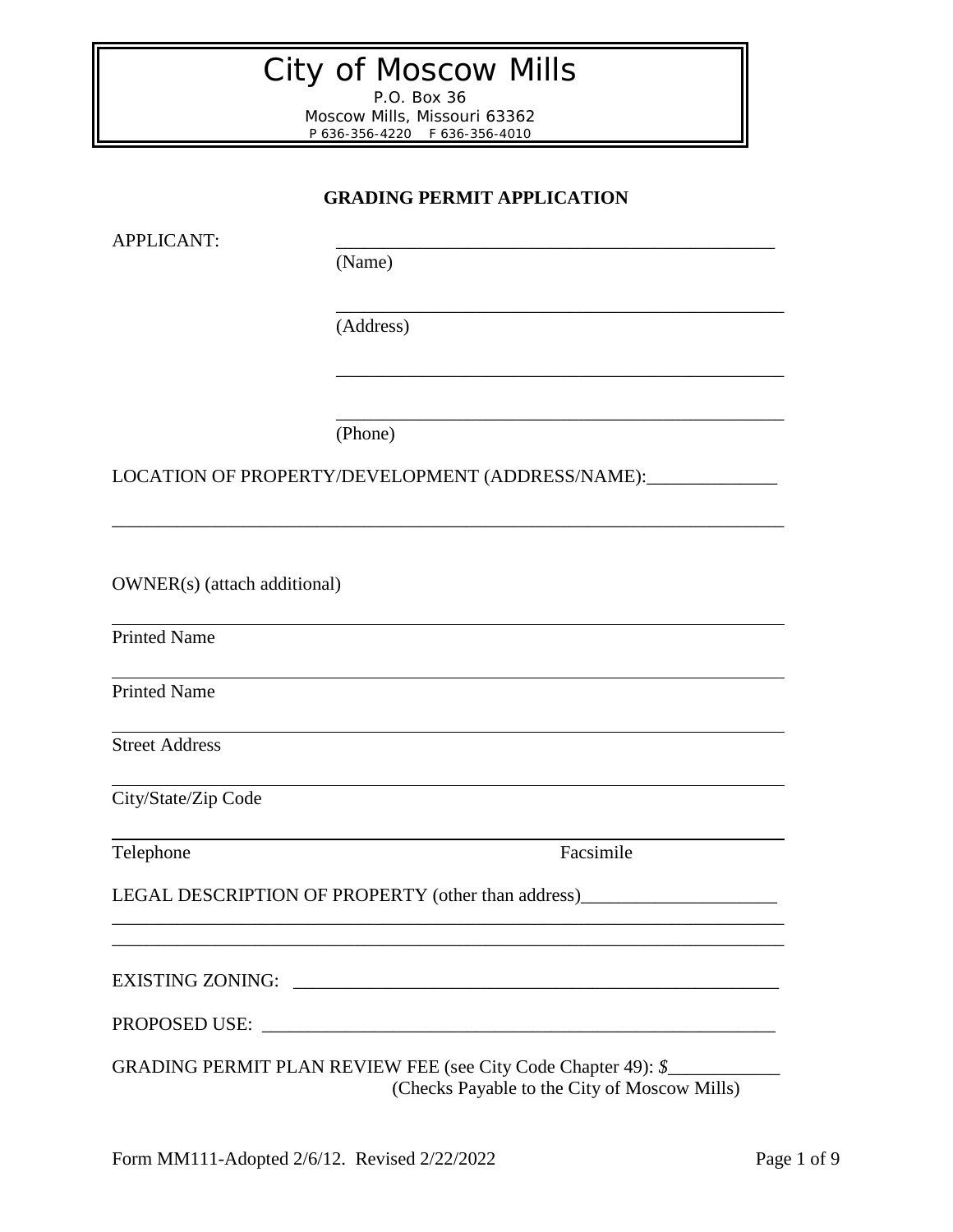## GRADING PERMIT PROCESS-**Review and approval done through the City's Engineer**

- A. Any development greater than twenty thousand (20,000) square feet and requiring the preparation of complete improvement plans in accordance with City Ordinance as determined by the City Engineer shall be required to obtain a grading permit from the City of Moscow Mills. Once the preliminary plat or P.U.D. Area Plan has been approved by the Planning and Zoning Commission, the grading permit process shall be as described herein. Grading plans may be submitted to the City Engineer as part of the improvement plans, or separately prior to the submission of improvement plans; however, a grading permit shall be submitted and processed in either case.
- B. Filing Procedures: The applicant shall submit one (1) paper copy and one (1) electronic (.pdf) of the proposed Grading Plan, and a completed application form to the City Engineer.
- C. Information Required: The following information is required for all Grading Plan submittals for approval. The required information may be combined for presentation on one or more drawings or maps. In the interests of clarity, speed and efficiency in the review process, the City Engineer may request that information in addition to the Grading Plan be presented on drawings or maps. In all cases, the grading plan submission must minimally include the following:
	- 1. The grading plan shall be of a scale not to be greater than one (1) inch equals twenty (20) feet nor less than one (1) inch equals two hundred (200) feet, and of such accuracy that the City Engineer can readily interpret the Plan, and shall include more than one drawing where required for clarity.
	- 2. The property is identified by lot lines and location, including dimensions, angles and size, correlated with the legal description of said property. The grading plan shall be designed and prepared by a qualified land planner, registered professional architect, and engineer or land surveyor. It shall also include the name and address of the property owner(s), developer(s), and designer(s).
	- 3. It shall show the scale, north point, boundary dimensions, natural features such as woodlots, streams, rivers, lakes, drains, topography (at least five (5) foot contours intervals; when terrain is irregular or drainage critical, contour interval shall be at least two (2) foot), and similar features. All topographic data shall directly relate to USGS datum.
	- 4. It shall show existing manmade features such as buildings, structures, easements, high tension towers, pipe lines, existing utilities such as water and sewer lines, etc., excavations, bridges, culverts, and drains and shall identify adjacent properties within three hundred (300) feet and their existing uses.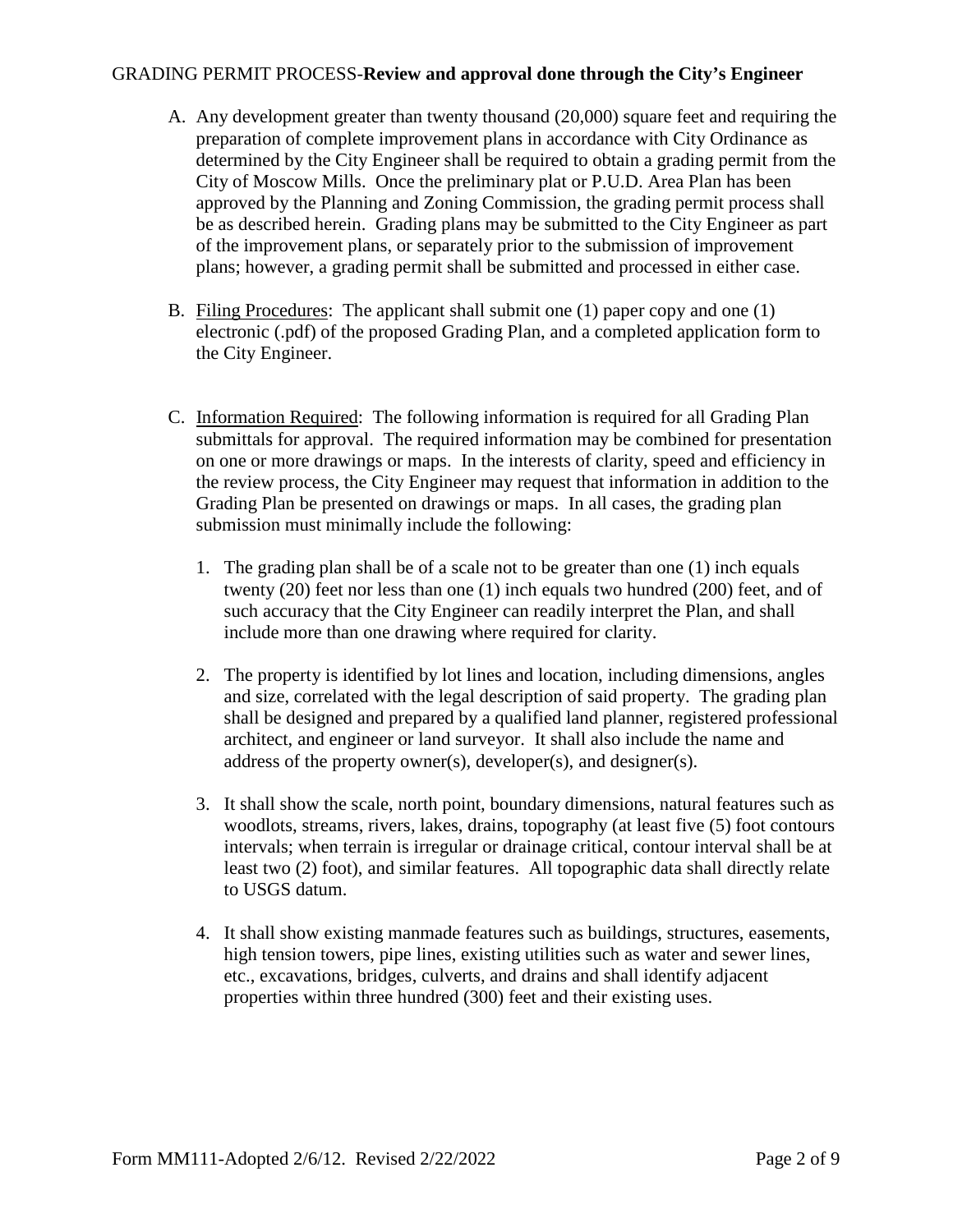- 5. Any proposed alterations to the topography or other natural features are indicated.
- 6. All filled places under proposed storm and sanitary sewer lines and/or paved areas shall be compacted to ninety (90) percent of maximum density as determined by the Modified AASHTO T-180 Compaction Test or ninety-five (95) percent of maximum density as determined by the Standard Proctor Test AASHTO T-99.
- 7. All fill placed in proposed roads areas shall be compacted from the bottom of the fill up to ninety (90) percent of maximum density as determined by the Modified AASHTO T-180 Compaction Test or ninety-five (95) of maximum density as determined by the Standard Proctor Test AASHTO T-99. All tests shall be verified by a soils engineer concurrent with grading and backfilling operations.
- 8. The sediment control plan must be implemented before grading begins. No graded area is to remain without at least seventy-five (75) percent of vegetative ground cover for more than thirty (30) days without being seeded and mulched or sodded. Also, positive steps must be exercised to prevent transported soil from damaging adjacent property and being deposited in the form of silt in storm drainage systems whether on-site or off-site.
	- a. Sediment & Erosion Control Plan Approval:
		- i. The sediment and erosion control plan must define the measures that shall be taken to meet erosion control principles and standards as defined in Section C. 8. b. below. The plan must assure that the sediment is not transported from the site by a storm event of 15-year (frequency) 20 minute (inlet time) or less.
		- ii. When a plan submitted, the City Engineer may make comments and recommendations. All such comments and recommendations shall be made within forty-five (45) days of receipt. Such comments may pertain to, but may not be limited to:
			- A. Erosion and sedimentation control.
			- B. Soil use limitation.
			- C. Environmental considerations.
		- iii. All plans and specifications submitted for review and/or approval shall be prepared by or under the direct supervision of a registered Professional Engineer in the State of Missouri and shall be dated and bear his original seal and signature.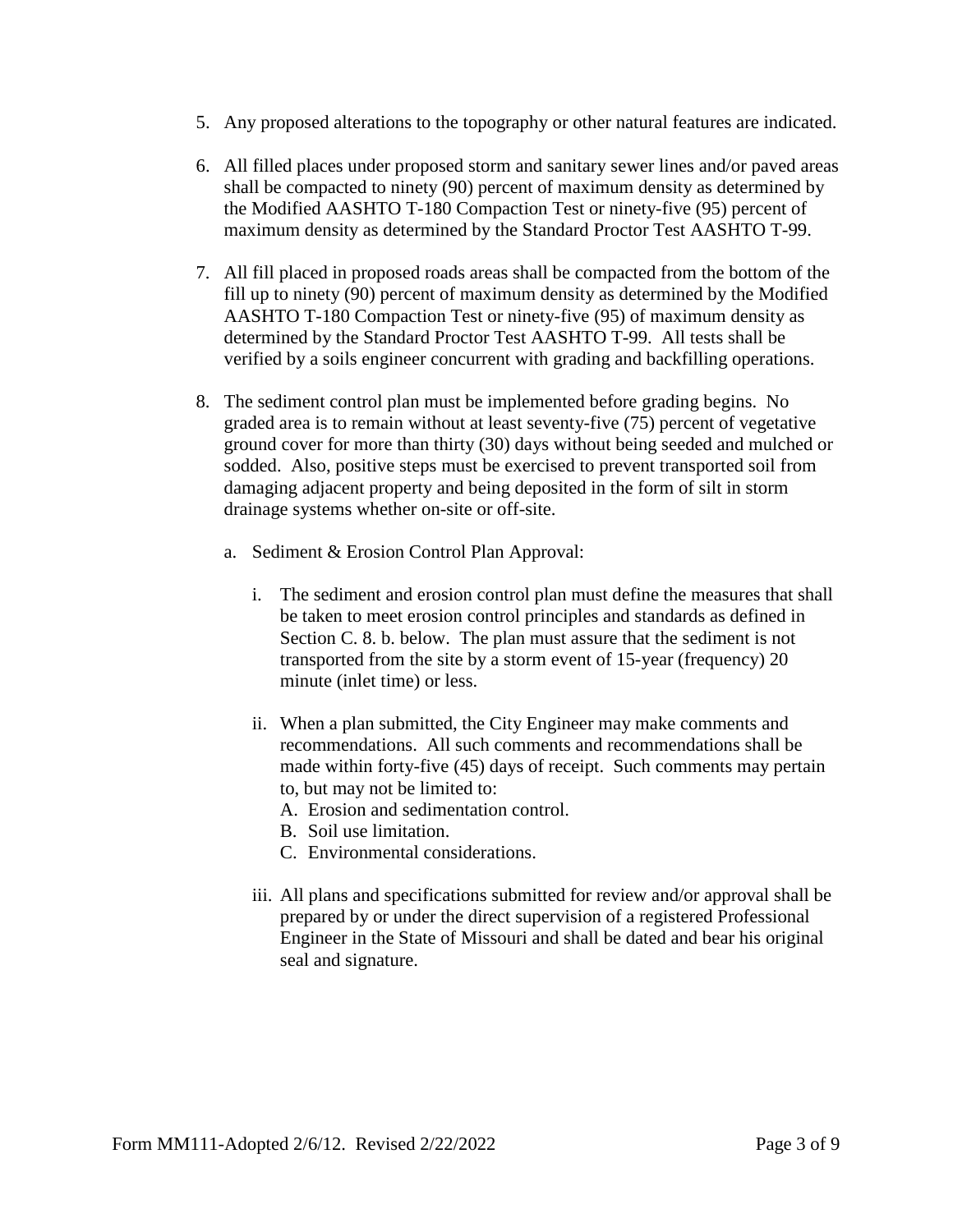- b. Principles and Standards:
	- i. All excavations, grading, or filling shall have a finished grade not to exceed a thirty-three (33) percent (3 horizontal to 1 vertical) slope. Steeper grades may be approved by the City Engineer if the excavation is through rock or if the excavation or the fill is adequately protected (a designed head wall or toe wall my be required). Turf Reinforced Mattresses (TRM), rock slopes, and other Best Management Practice (BMP) designs may be utilized for slopes in excess of thirty-three (33) percent, but must be designed by a qualified geotechnical engineer hired by the developer and approved by the City Engineer prior to and/or during installation. Retaining walls that exceed a height of forty-two (42) inches shall require the construction of safety guards as identified in the appropriate sections(s) of the adopted IBC Codes and must be approved by the City Building Code Official. Permanent safety guards shall be constructed in accordance with the appropriate sections(s) of the adopted IBC Codes (latest edition). Also, the following water quality issues as a reference can be used: Protecting Water Quality - A field guide to erosion, sediment and storm water best management practices for development sites in Missouri. Publication of this manual was funded in part by the Missouri Department of Natural Resource, and administered by the Water Pollution Control Program, Division of Environmental Quality under an EPA 319 grant. Copies of this reference are available from the Missouri Department of Natural Resources.
	- ii. Sediment and erosion control plans for sites that exceed 10,000 square feet of grading area shall provide BMPs for land disturbance. BMP's are a schedule of activities, practices or procedures that reduce the amount of soil available for transport or a device that reduces the amount of suspended solids in runoff before discharge to waters of the state. Types of BMP's from storm water control include, but are not limited to:
		- A. State-approved standard specifications and permit programs;
		- B. Employee training in erosion control, material handling and storage and housekeeping for maintenance areas;
		- C. Site preparation such as grading, surface roughening, topsoiling, tree preservations and protection, and temporary construction entrances;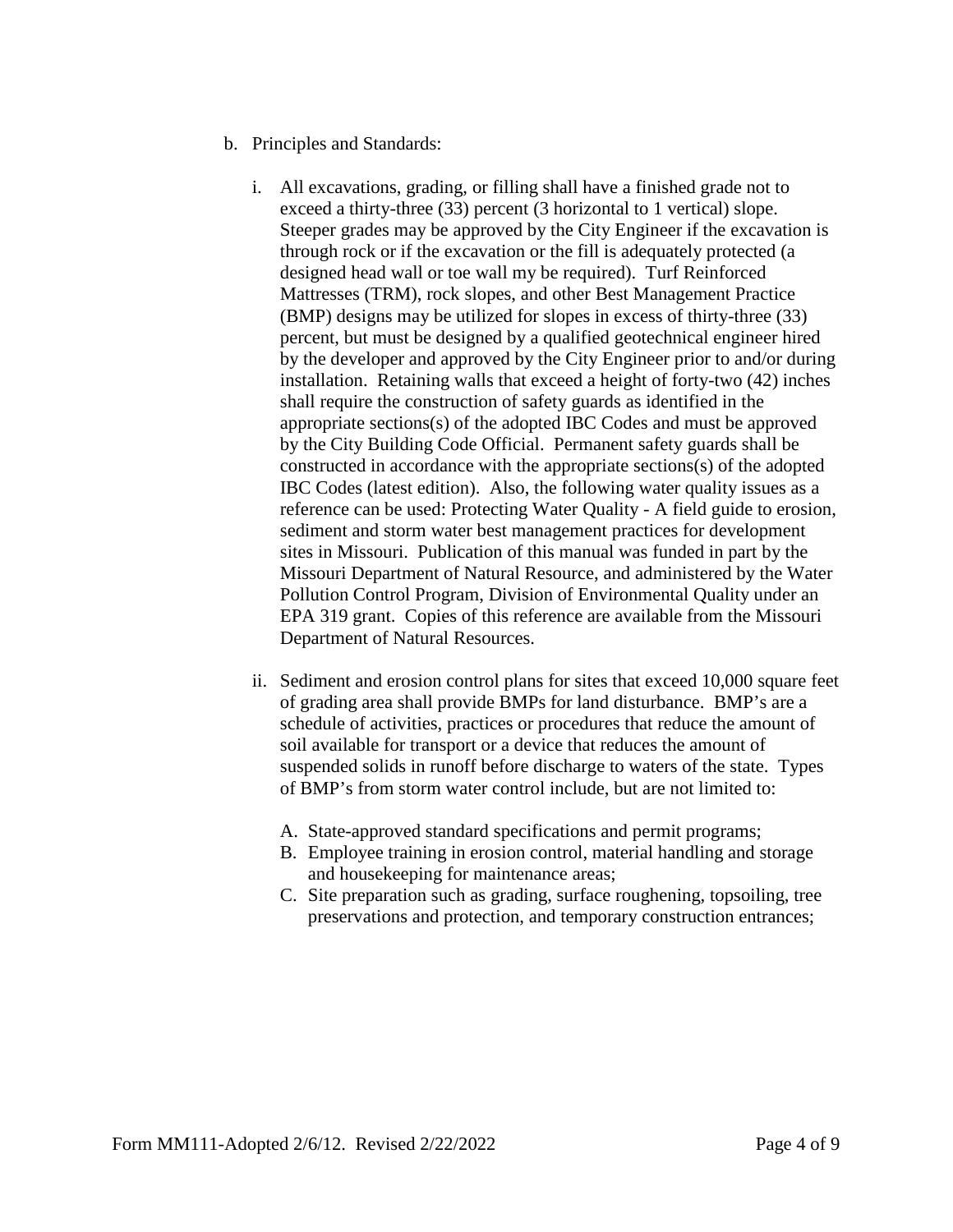- D. Surface stabilization such as temporary seeding, permanent seeding, mulching, sodding, ground cover including vines and shrubs, riprap and geotextile fabric. Mulches may be hay, straw, fiber mats, netting, wood cellulose, corn or tobacco stalks, bark, corn cobs, wood chips or other suitable material which is reasonably clean and free of noxious weeds and deleterious materials. Grasses used for temporary seeding shall be a quick growing species such as rye grass, Italian rye grass or cereal grasses suitable to the area and which will not compete with the grasses sown later for permanent cover.
- E. Runoff control measures such as temporary diversion dikes or berms, permanent diversion dikes or berms, right-of-way or perimeter diversion devices, and retention and detention basins; and sediment traps and barriers, sediment basins, sediment (silt) fence and staked straw bale barriers.
- F. Runoff conveyance measures such as grass-lined channels, riprap and paved channels, temporary slope drains, paved flumes or chutes; and slope drains may be constructed of pipe, fiber mats, rubble, portland cement concrete, plastic sheets or other materials that adequately will control erosion;
- G. Inlet and outlet protection;
- H. Streambank protection such as a vegetative greenbelt between the land disturbance and the watercourse. Also, structural protection which stabilizes the stream channel;
- I. A critical path method analysis or a schedule for performing erosion control measures; and
- J. Other proven methods for controlling runnoff and sedimentation as approved by the City Engineer.
- iii. A written Storm Water Pollution Prevention Plan shall be developed for the site in accordance with the Missouri Department of Natural Resources (MDNR) requirements. The plan shall briefly outline and discuss all proposed structural and non-structural BMPs, anticipated sources of any type of storm water pollution from the site, potential impacts to the regional stream conditions, and post-construction maintenance and operation of BMPs.
- iv. All BMP designs are to be approved by the City Engineer. Temporary siltation control measures (structural) shall be maintained until at least seventy-five (75) percent vegetative cover of area disturbed is established at a sufficient density to provide erosion control on the site, as determined by the City Engineer. (Refer to the Subdivision Ordinance).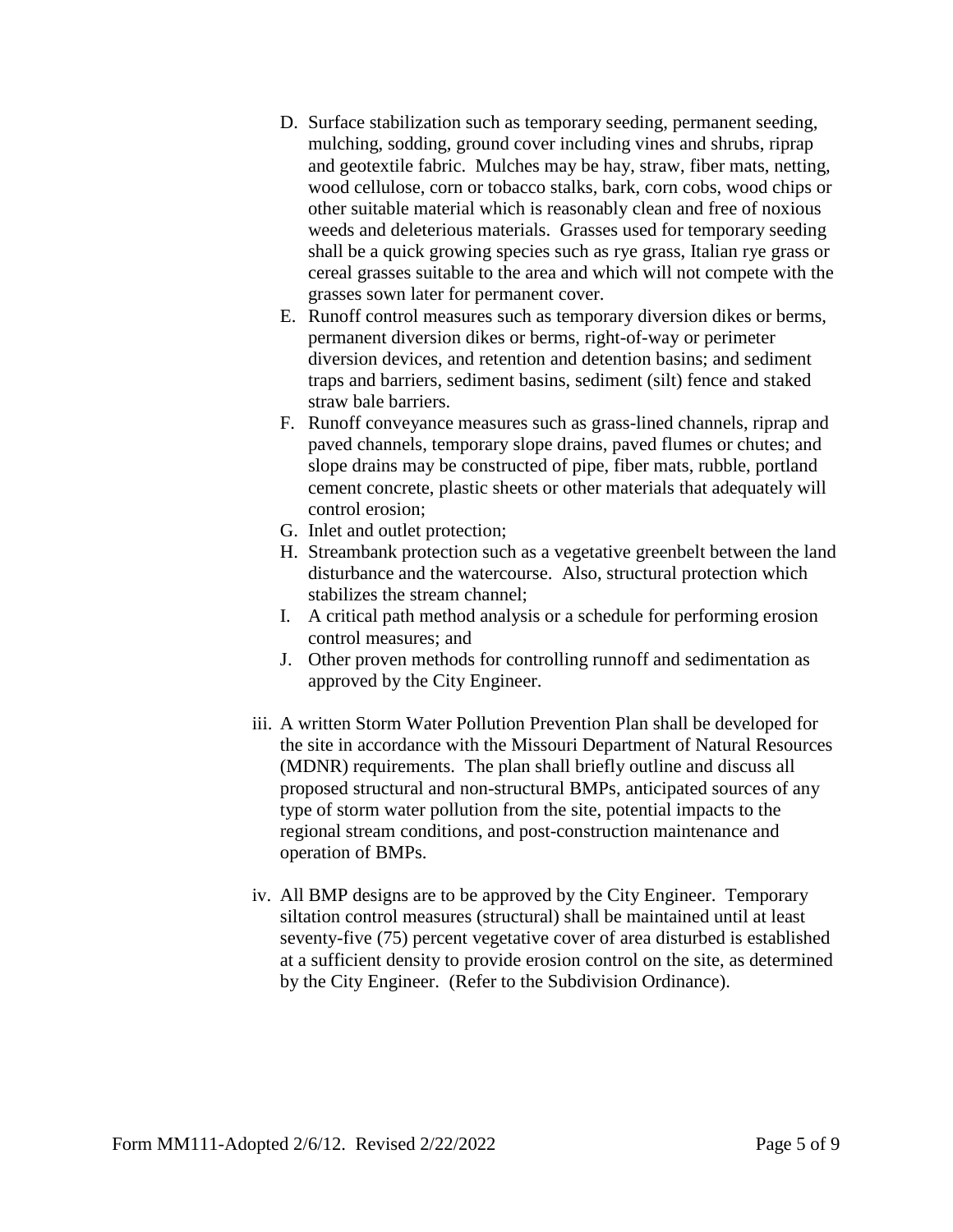- v. Where natural vegetation is removed during grading, vegetation shall be reestablished in such a density (at least seventy-five (75) percent vegetative cover of area disturbed) as to prevent erosion. Permanent type grasses shall be established as soon as possible or during the next seeding period after grading has been completed. (Refer to the Subdivision Ordinance).
- vi. When grading operations are completed or suspended for more than thirty (30) days, permanent grass must be established at sufficient density (at least seventy-five (75) percent vegetative cover) to provide erosion control on the site. Between permanent grass seeding periods, temporary cover shall be provided according to the City Engineer's recommendations. (Refer to the Subdivision Ordinance).
- vii. All finished grades (areas not to be disturbed by future improvement) in excess of twenty (20) percent slopes (5 horizontal to 1 vertical) shall be mulched and tacked as prescribed in Appendix A of Ordinance No. 46.
- viii. Provisions shall be made to accommodate the increased runoff caused by changed soil and surface conditions during and after grading. Unvegetated open channels shall be designed so that gradients result in velocities of two (2) feet per second or less. Open channels with velocities more than two (2) foot per second and less than five (5) foot per second shall be established in permanent vegetation by use of commercially available erosion control blankets or lined with rock riprap or concrete or other suitable materials as approved by the City Engineer. Detention basins, diversions, or other appropriate structures shall be constructed to prevent velocities above five (5) feet per second. (Refer to the Subdivision Ordinance).
- ix. The ground adjoining development sites shall be provided with protection from accelerated and increased surface water, silt from erosion, and any other consequences of erosion. Runoff water from developed areas (parking lots, paved sites, buildings, etc.) above the area to be developed shall be directed to diversion ditches, detention basins, concrete gutters and/or underground outlet systems. Sufficiently anchored straw bales may be temporarily substituted with the approval of the City Engineer. (Refer to the Subdivision Ordinance).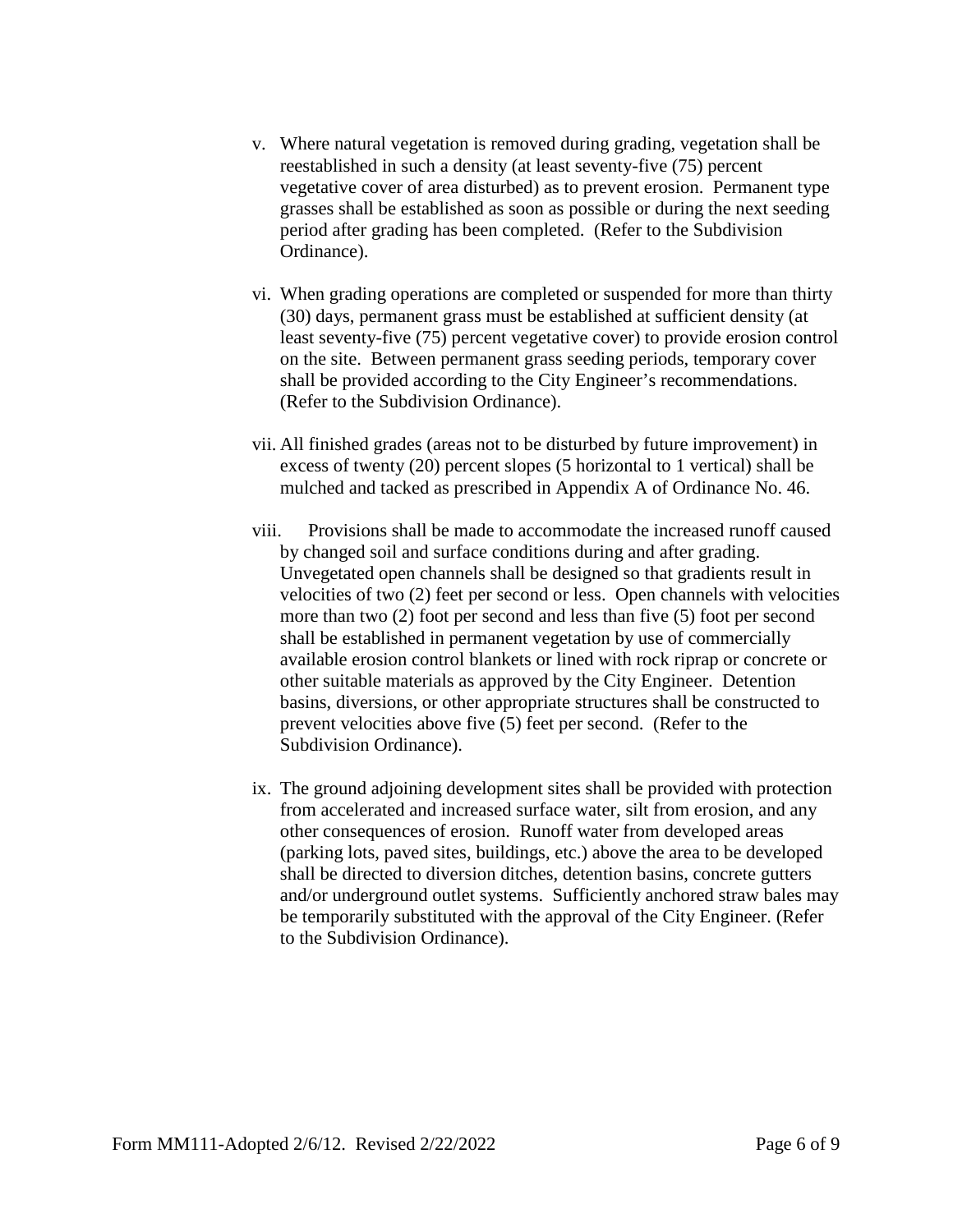- x. Development along natural watercourses shall have residential lot lines, commercial or industrial improvements, parking areas or driveways set back a minimum of fifty (50) feet from the top of the existing stream bank or 100-year 20-minute water surface elevation where not defined bank exists. The watercourse shall be maintained and made the responsibility of the subdivision trustees or, in the case of a site plan, by the property owner. Permanent vegetation shall be left intact. Variances may be approved and may include designed streambank erosion control measures and shall be approved by the City Engineer. City of Moscow Mills, Federal Emergency Management Agency, and U.S. Army Corps of Engineers regulations and guidelines shall be followed where applicable regarding site development areas designated as floodplains and wetlands.
- xi. All lots shall be seeded and mulched at the rates defined in the Subdivision Ordinance or sodded before an occupancy permit shall be issued except that a temporary occupancy permit may be issued by the Building Department in cases of undue hardship because of unfavorable ground conditions.
- xii. All erosion and sediment control facilities shall be inspected following each rainstorm causing significant runoff, or being of sufficient intensity or duration as to stop construction or grading progress.
	- A. As a result of such inspections, or any time the following are found, the sediment control facilities shall be cleaned of sediment, repaired if damaged, and restored to serviceable conditions:
	- B. Excess sediment has accumulated in silt control devices,
	- C. Sediment/erosion control devices have been damaged,
	- D. Obvious gullies or sediment deposits have formed on the downstream side of control devices, or
	- E. Sediment has been carried beyond the working site;
- xiii. Pre-development and post-development drainage maps area required and must be developed from a base reproduction of the grading plan. The design criteria used in determining the amount of runoff shall be the same as set out in the City of Moscow Mills, Missouri, Subdivision Ordinance, as amended. For areas not in a floodplain, the following information shall be provided by the developer.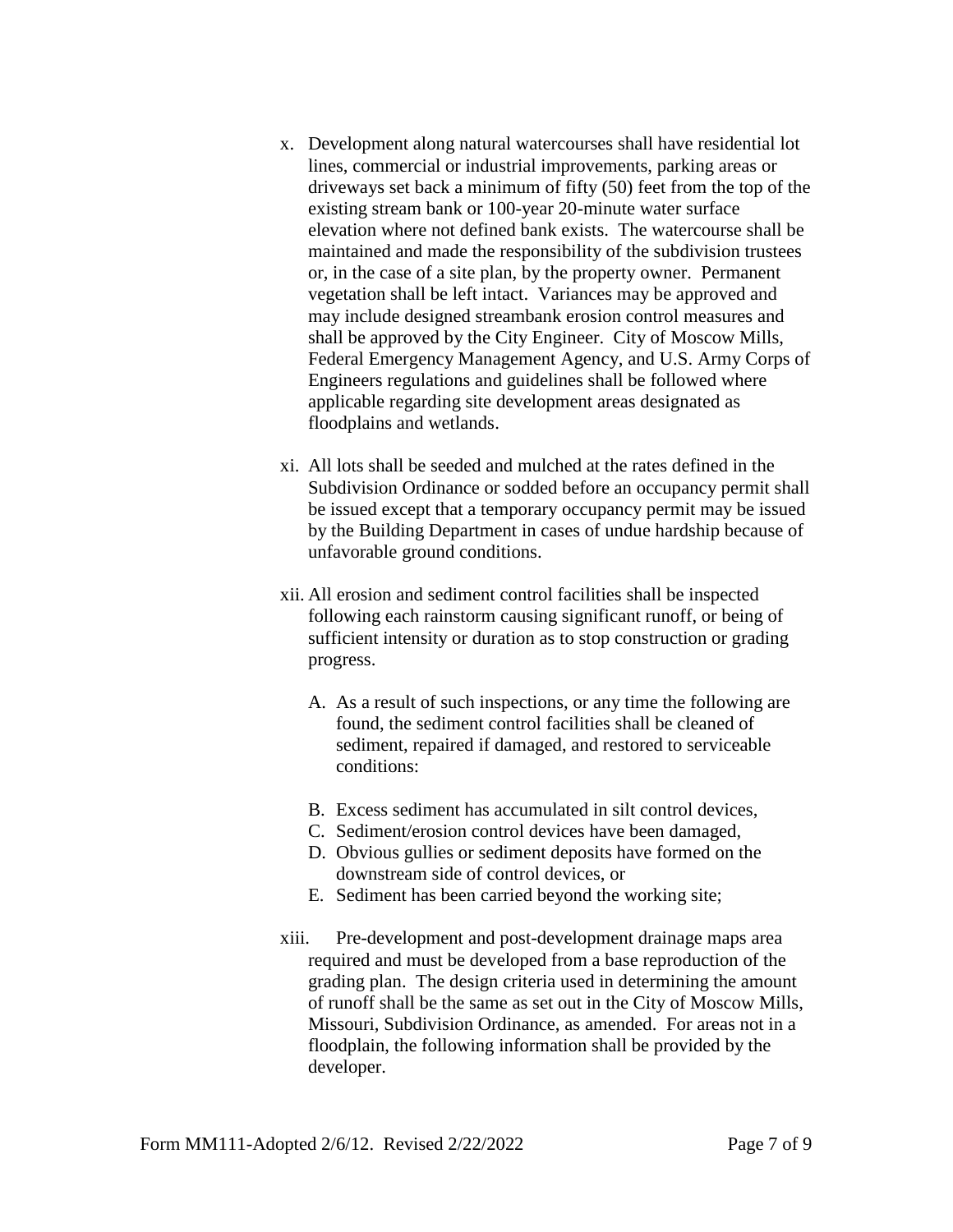- A. No sheet flow will normally be allowed over terraces that are steeper than a thirty-three (33) percent slope and/or greater than five (5) feet in height. Berms and/or swales shall be provided to collect the flow at the top of the terrace and carry it to a drainage structure. Total accumulation inside berms and/or swales shall be a maximum of four (4) cubic feet per second.
- B. Provide critical cross sections, profiles, and hydraulic computations for ditches and swales with flows in excess of one (1) cubic foot per second and creeks with flows in excess of four (4) cubic feet per second.
- xiv. All low places whether on-site or off-site must be graded to allow drainage. This can be accomplished with temporary ditches.
- xv. When applicable, the developer must also apply for MDNR Land Disturbance Permit. A copy of the MDNR application or approved permit must be included with this submittal. A copy of the approved MDNR permit must be submitted to the City when obtained.
- D. Review Procedures: The City Engineer shall review the grading plan for its conformance to standards and specifications set forth in this Ordinance and other applicable Ordinances. The City Engineer may request modifications in the grading plan. The City Engineer shall then confer approval, conditional approval or disapproval of the grading plan within forty-five (45) days of filing and shall notify the applicant with written reasons for its action.
- E. Effect of Grading Plan Approval: Grading Plan approval shall confer upon the developer, for a period of one (1) year from date of approval, the conditional right that the general terms and conditions under which the approval was granted will not be changed by the City Engineer. This one (1) year period may be extended by the City Engineer if the developer has applied in writing for such an extension and the City Engineer determines a longer period should be granted due to unusual circumstances. If an extension is not granted, the grading plan approval is null and void. After approval of the grading plan, the developer may proceed with the grading operations upon the final direction of the City Engineer.